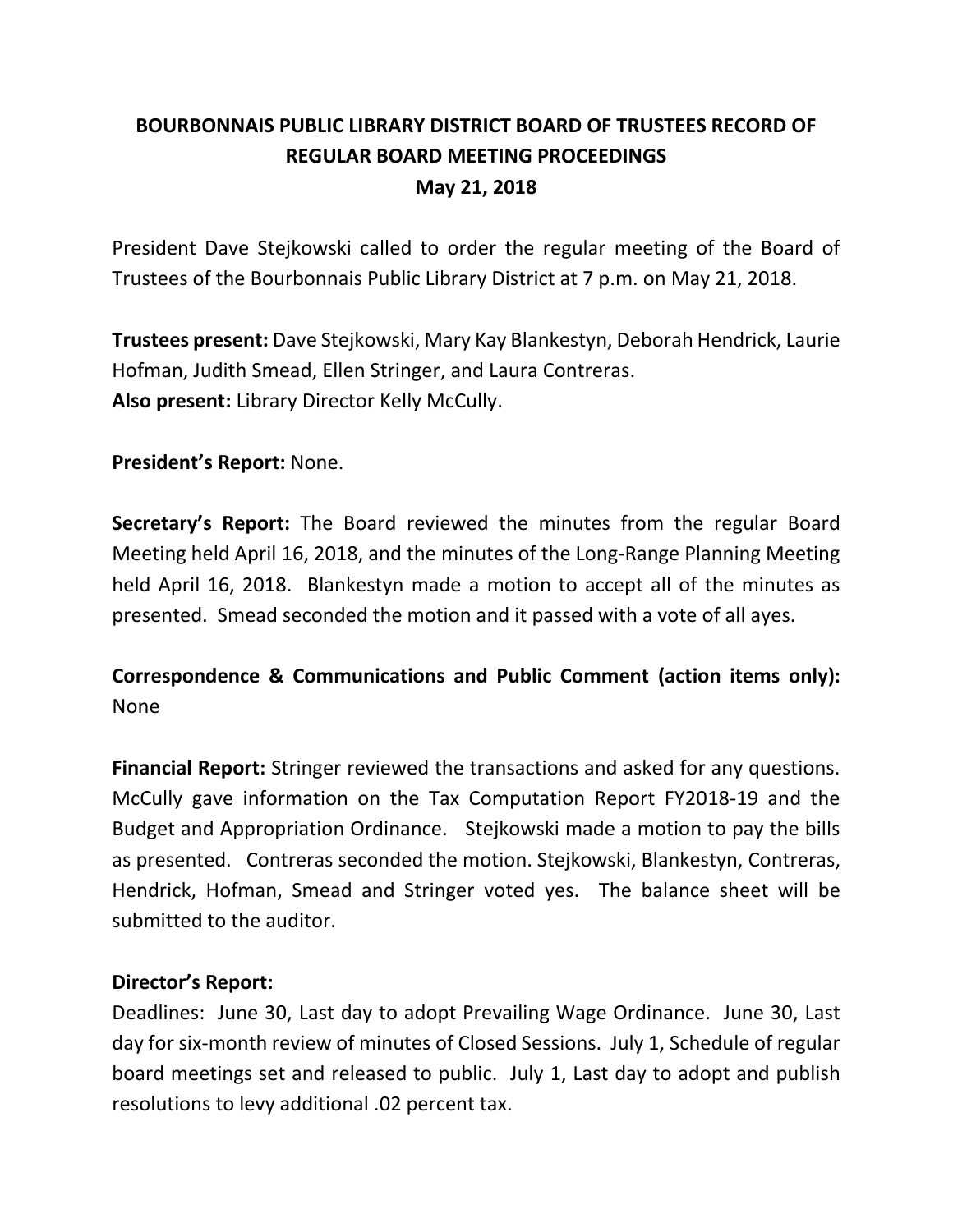Tax Computation Report: The Library received the Tax Computation Report for FY2018-19. This will be discussed at the Finance Committee meeting.

Back to Books Grant Award: The Library was awarded a \$4,000 grant from the State of Illinois Back to Books Grant Program that supports the efforts of libraries to develop their collections and engage readers of any age or ability. These funds will be used on the creation and development of a graphic novel collection for teens and adults. Thank you to Cassidy Steinke, Adult Services Supervisor, for her work on this.

Surplus Funds: The Library will receive approximately \$11,000 in surplus funds from revenue from the Route 50 Development Plan. The funds will be distributed by the Kankakee County Treasurer with the library's first tax disbursement in July 2018.

Building and Grounds: All exit signs and emergency lights have been replaced.

Tree Trimming and Removal: Four Seasons Tree Care completed the removal of four trees and trimmed four additional trees next to the parking lot.

Eagle Scout Project: Logan Conroy has submitted his paperwork for his Eagle Scout planting project at the library to the Boy Scouts Rainbow Council for review.

Summer Reading Adventure: To promote the upcoming Summer Reading Adventure, Rory Parilac, Teen Services Supervisor, and Corey Campbell, Youth Services Assistant, have written and performed a summer reading adventure skit for Bourbonnais students. Schools visited so far include St. Paul's Lutheran, Bishop McNamara in Bourbonnais, Liberty Intermediate School, and Shabbona Elementary School. Scheduled for visits are Alan Shepard Elementary and LeVasseur Elementary. The Summer Reading Adventure will run from June 1 through July 31 and is a collaboration between the Adult, Teen, and Youth Services' Departments. The theme this year is *Reading Takes You Everywhere*.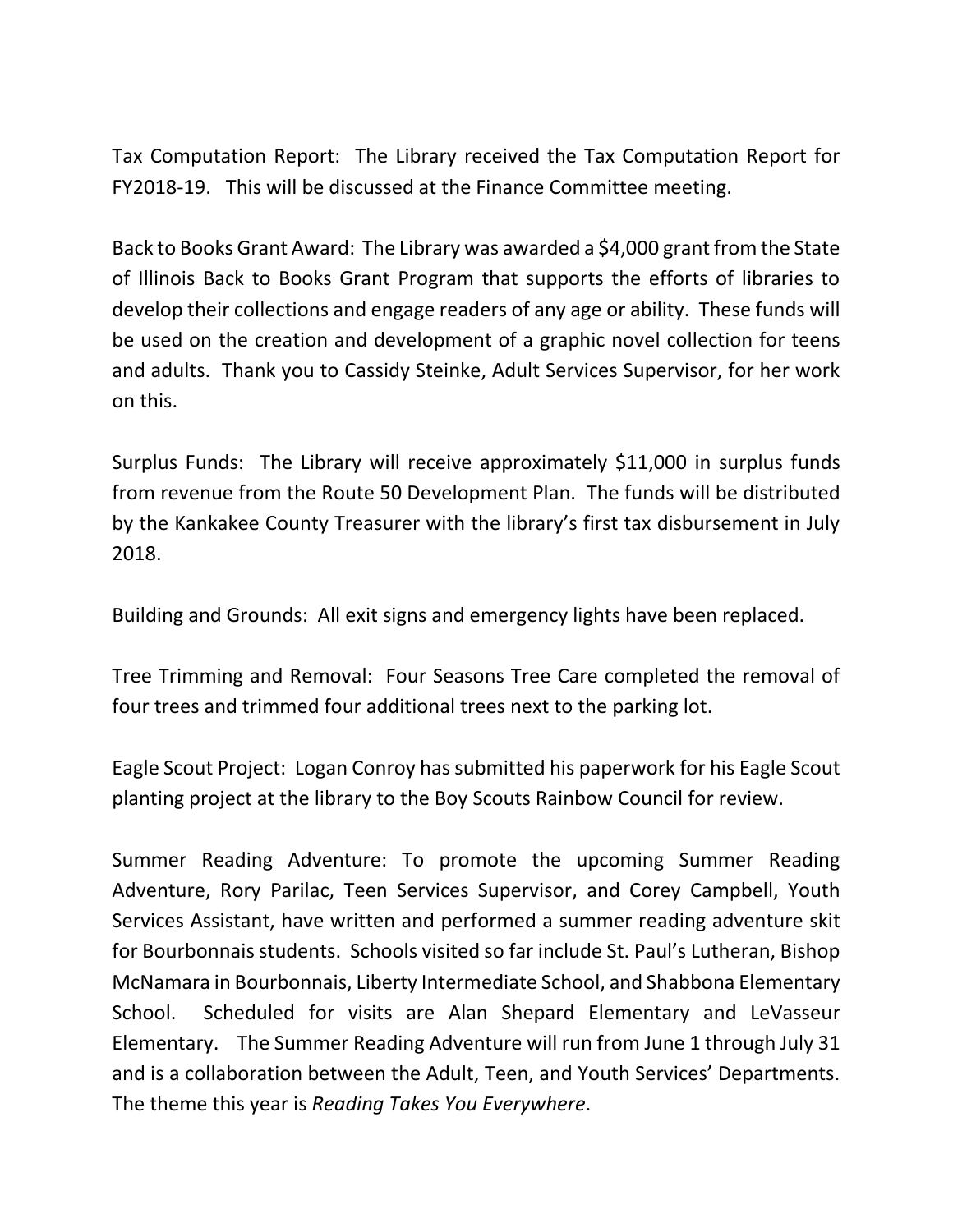Community Garden Planting Day: Planting Day was held Saturday, May 12, from 9 a.m.-12 p.m. Volunteers received breakfast, lunch, and a t-shirt.

Family Reading Night-Shabonna Elementary School: The Library participated in the Family Reading Night at Shabonna Elementary School on Tuesday, May 15. This event was sponsored by the Village of Bourbonnais and the Bourbonnais Township Park District. Children and their caregivers made buttons and received information about the Summer Reading Adventure. Children's author, Nancy Gee, donated her books to the library.

Cop on a Rooftop-Dunkin' Donuts: Circulation Supervisor, Samantha Wilhoyt, and Library Director, Kelly McCully, visited this event on Friday, May 18, to show support and make a donation to the fundraising efforts of the Bourbonnais Police Department. Funds raised by the police department at this event were for Special Olympics.

Rhubarb Fest-Kankakee County Museum: The Library staff will be at the Rhubarb Festival on Saturday, May 20. Activities will include making buttons and promoting the Summer Reading Adventure.

Programming: The Children's Services Department is taking a break in their regular programming during the month of May in order to prepare for the upcoming Summer Reading Adventure. The Teen Services Department continues to have after-school programs for teens.

#### **Committee Reports:**

**Personnel:** Thursday, May 24, at 2:00 p.m. to discuss the Director's Evaluation. **Finance:** Set meeting to review Tax Computation Report FY2018-19, and Budget & Appropriation Ordinance. Ellen asked that members email some available dates to her and she will set a date and time.

**Policy Committee:** None.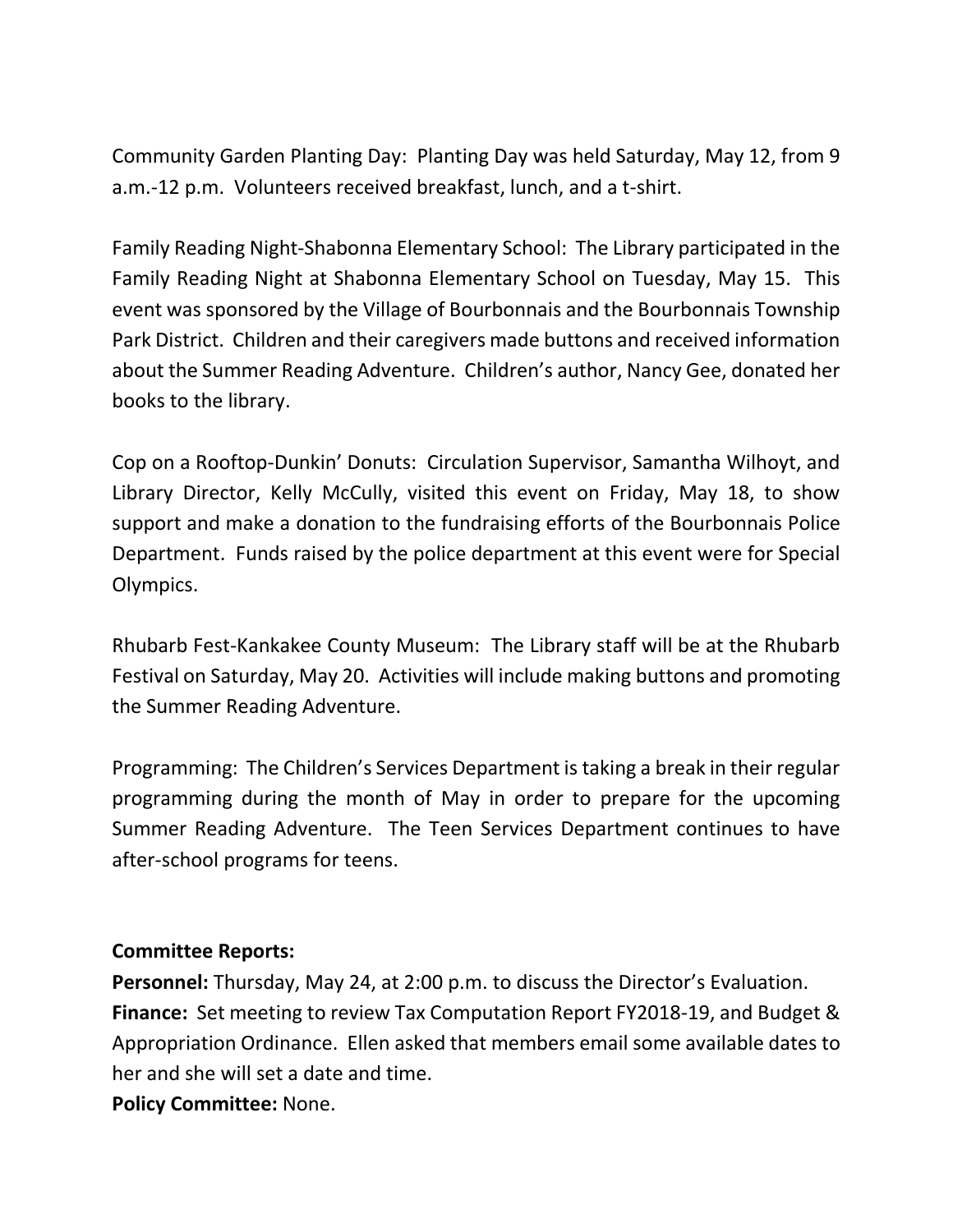## **Building and Grounds:** None.

**Long Range Planning:** Set meeting to review Strategic Plan for Monday, June 18, at 6:30 (before regular Board Meeting).

**Unfinished Business:** None.

### **New Business:**

Adopt Prevailing Wage Ordinance: Trustees reviewed a handout of Ordinance #18- 01. A motion was made by Stejkowski to accept the prevailing wage ordinance. Blankestyn seconded the motion. Stejkowski, Blankestyn, Contreras, Hendrick, Hofman, Smead, and Stringer voted yes.

Review Serving Our Public Policy 03-15 *Circulation*: After a brief discussion, trustees agreed to allow a child of any age to receive a library card as long as a parent or guardian signs the card.

Discuss & Approve Conference Room Audiovisual Proposal: Director McCully reported that she had contacted three different companies in regards to the Conference Room Audiovisual work. She presented a purchase proposal from Heritage Technology Solutions in Crestwood, IL. They have worked with several other libraries. The work will include screen, projector, receiver, sound system, etc. Smead made a motion to approve the proposal and allow Director McCully to authorize the proposal, not to exceed \$10,000. Stringer seconded the motion and it passed with a vote of all ayes.

Discuss & Approve Logo Updates: Director McCully presented three new logo designs that would better reflect the new mission statement, Grow-Learn-Discover. By consensus, the trustees agreed on the second example.

**Public comment:** None.